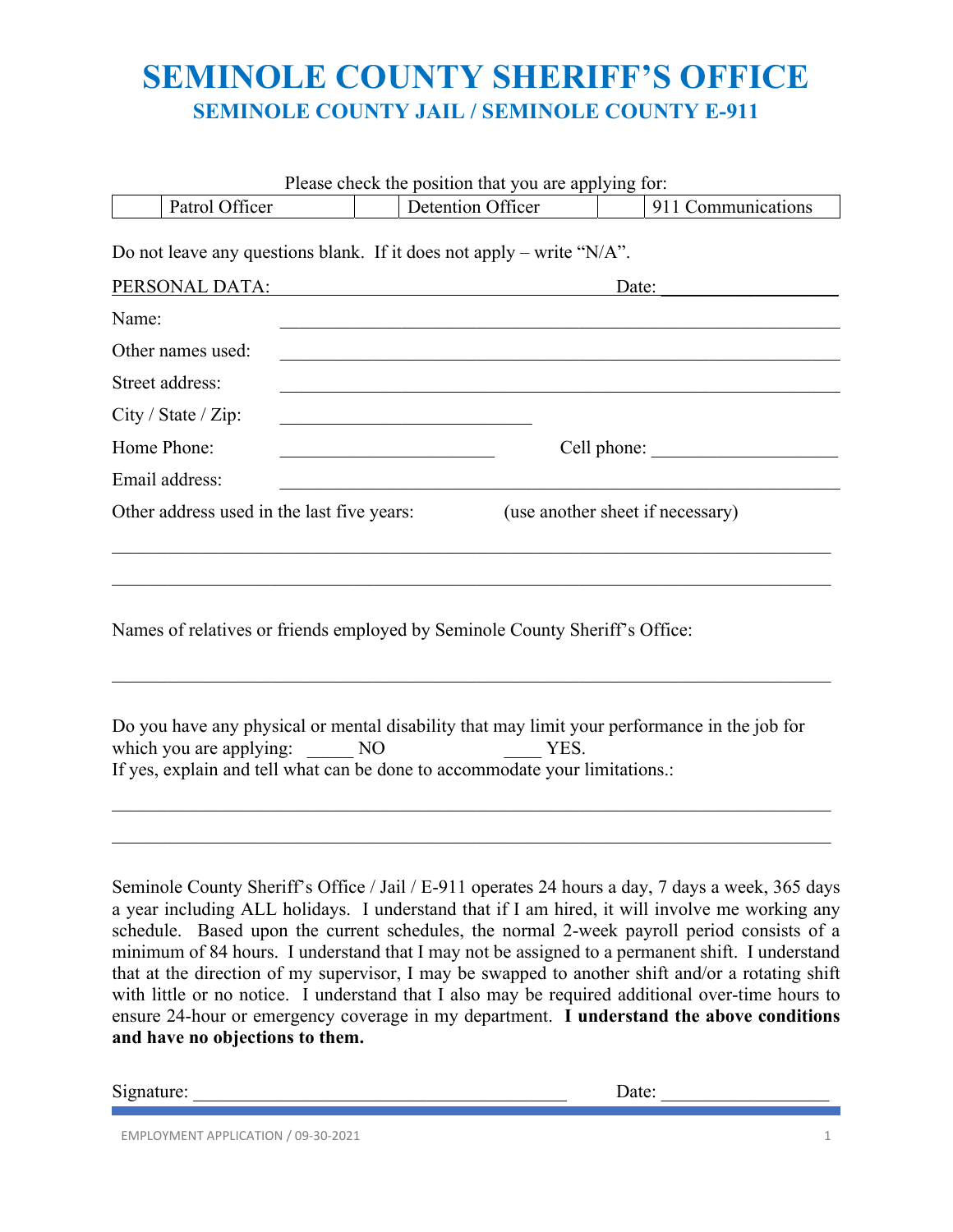**Due to the sensitivity and security of the information you will have access to, a felony conviction will, and some misdemeanor convictions may, prevent you from obtaining the necessary certifications and clearance required to perform the duties of the job for which you are applying.** 

| Have you ever been arrested?                              | NΟ | YES |
|-----------------------------------------------------------|----|-----|
| If yes, please provide details, charges, and disposition. |    |     |

Please list all citations you received in the last 7 years.

Do you have a history of drug use? **(A drug screen will be required prior to employment.)** 

 $\mathcal{L}_\mathcal{L} = \{ \mathcal{L}_\mathcal{L} = \{ \mathcal{L}_\mathcal{L} = \{ \mathcal{L}_\mathcal{L} = \{ \mathcal{L}_\mathcal{L} = \{ \mathcal{L}_\mathcal{L} = \{ \mathcal{L}_\mathcal{L} = \{ \mathcal{L}_\mathcal{L} = \{ \mathcal{L}_\mathcal{L} = \{ \mathcal{L}_\mathcal{L} = \{ \mathcal{L}_\mathcal{L} = \{ \mathcal{L}_\mathcal{L} = \{ \mathcal{L}_\mathcal{L} = \{ \mathcal{L}_\mathcal{L} = \{ \mathcal{L}_\mathcal{$ 

| <b>YES</b><br>NО |  |  |  | If yes, please list drug type and last time used. |
|------------------|--|--|--|---------------------------------------------------|
|------------------|--|--|--|---------------------------------------------------|

List any organizations (Professional or Social) that you are a member of.

#### **SOCIAL MEDIA / SOCIAL NETWORKING:**

While Seminole County Sheriff's Office understands that the First Amendment gives a person the freedom to express themselves, certain behavior and comments on any social media site will not be tolerated. Sheriff's Office personnel will not ask for your password, but may ask you to show the account(s) used.

 $\mathcal{L}_\mathcal{L} = \mathcal{L}_\mathcal{L} = \mathcal{L}_\mathcal{L} = \mathcal{L}_\mathcal{L} = \mathcal{L}_\mathcal{L} = \mathcal{L}_\mathcal{L} = \mathcal{L}_\mathcal{L} = \mathcal{L}_\mathcal{L} = \mathcal{L}_\mathcal{L} = \mathcal{L}_\mathcal{L} = \mathcal{L}_\mathcal{L} = \mathcal{L}_\mathcal{L} = \mathcal{L}_\mathcal{L} = \mathcal{L}_\mathcal{L} = \mathcal{L}_\mathcal{L} = \mathcal{L}_\mathcal{L} = \mathcal{L}_\mathcal{L}$ 

Please provide your account names:

| Facebook: |  |
|-----------|--|
| Twitter:  |  |
| Other:    |  |
| Other:    |  |

I understand that as part of my background investigation, my social network sites may be viewed.

Signature: \_\_\_\_\_\_\_\_\_\_\_\_\_\_\_\_\_\_\_\_\_\_\_\_\_\_\_\_\_\_\_\_\_\_ Date: \_\_\_\_\_\_\_\_\_\_\_\_\_\_\_\_\_\_\_\_\_\_\_\_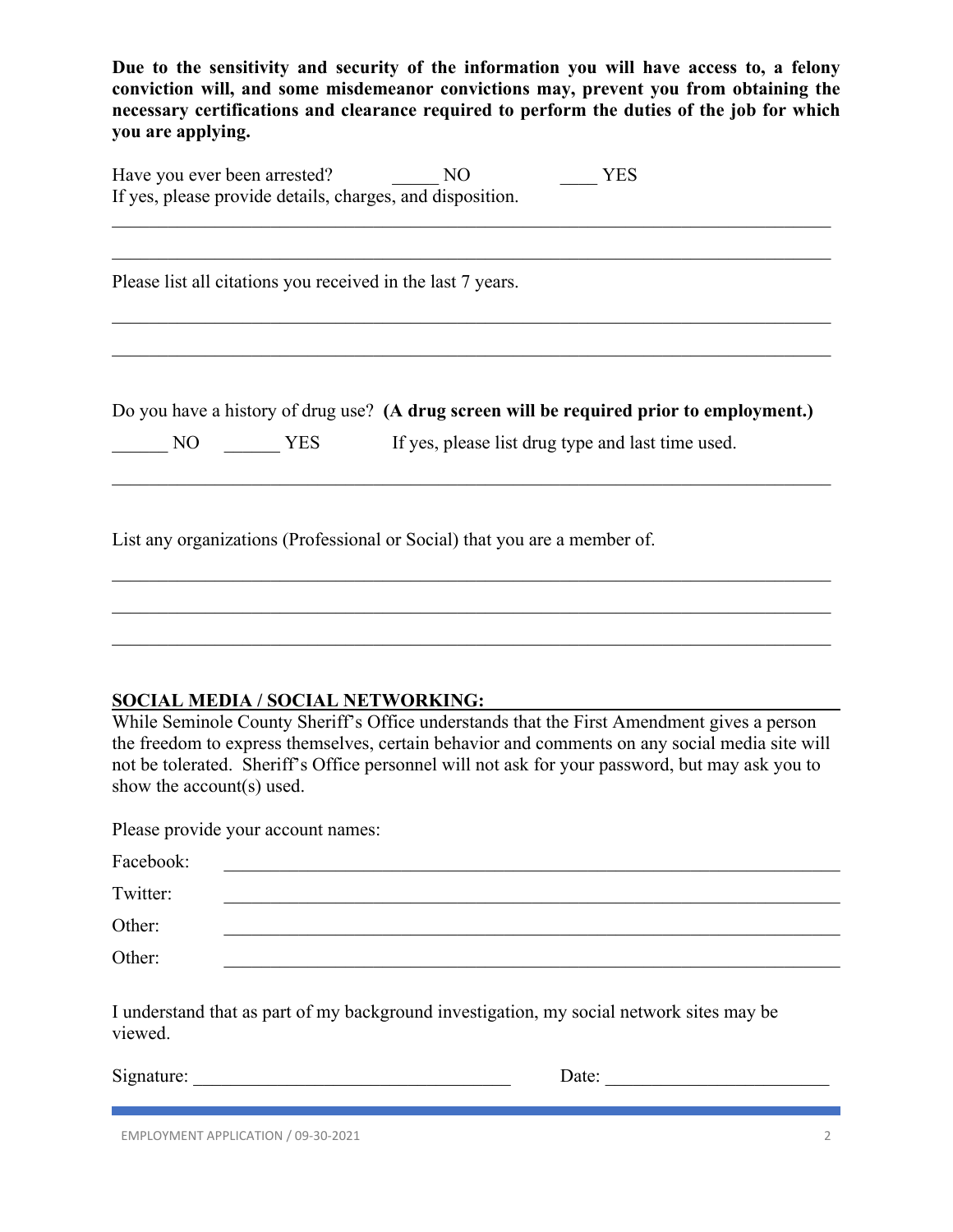#### **MILITARY EXPERIENCE:**

Have you ever served in the Armed Forces of the United States, including prior service in the Reserve Forces or National Guard? \_\_\_\_\_ NO \_\_\_\_ YES

If "NO" … proceed to the next page.

If "YES": Branch of Military Service: Highest Rank held: **We are all that the set of the set of the set of the set of the set of the set of the set of the set of the set of the set of the set of the set of the set of the set of the set of the set of the set of** Give date and location of entrance on active duty: \_\_\_\_\_\_\_\_\_\_\_\_\_\_\_\_\_\_\_\_\_\_\_\_\_\_\_\_\_\_ List all decorations and/or service medals awarded to you: Give date and location of discharge: \_\_\_\_\_\_\_\_\_\_\_\_\_\_\_\_\_\_\_\_\_\_\_\_\_\_\_\_\_\_\_\_\_\_\_\_\_\_\_\_\_\_\_ Type of discharge: \_\_\_\_\_\_\_\_\_\_\_\_\_\_\_\_\_\_\_\_\_\_\_\_\_\_\_\_\_\_\_\_\_\_\_\_\_\_\_\_\_\_\_\_\_\_\_\_\_\_\_\_\_\_\_\_\_ Are you currently serving in any branch of the United States Reserve Forces or Nation Guard? NO \_\_\_\_\_\_ YES If yes, please answer the following: Branch: \_\_\_\_\_\_\_\_\_\_\_\_\_\_\_\_\_\_\_\_\_\_\_\_\_\_\_\_\_\_\_\_\_\_ Unit: \_\_\_\_\_\_\_\_\_\_\_\_\_\_\_\_\_\_\_\_\_\_\_\_\_\_\_\_\_ Highest Rank: Location: Date: List any formal disciplinary action taken against you while in the military. (If applicable)

Thank you for your service!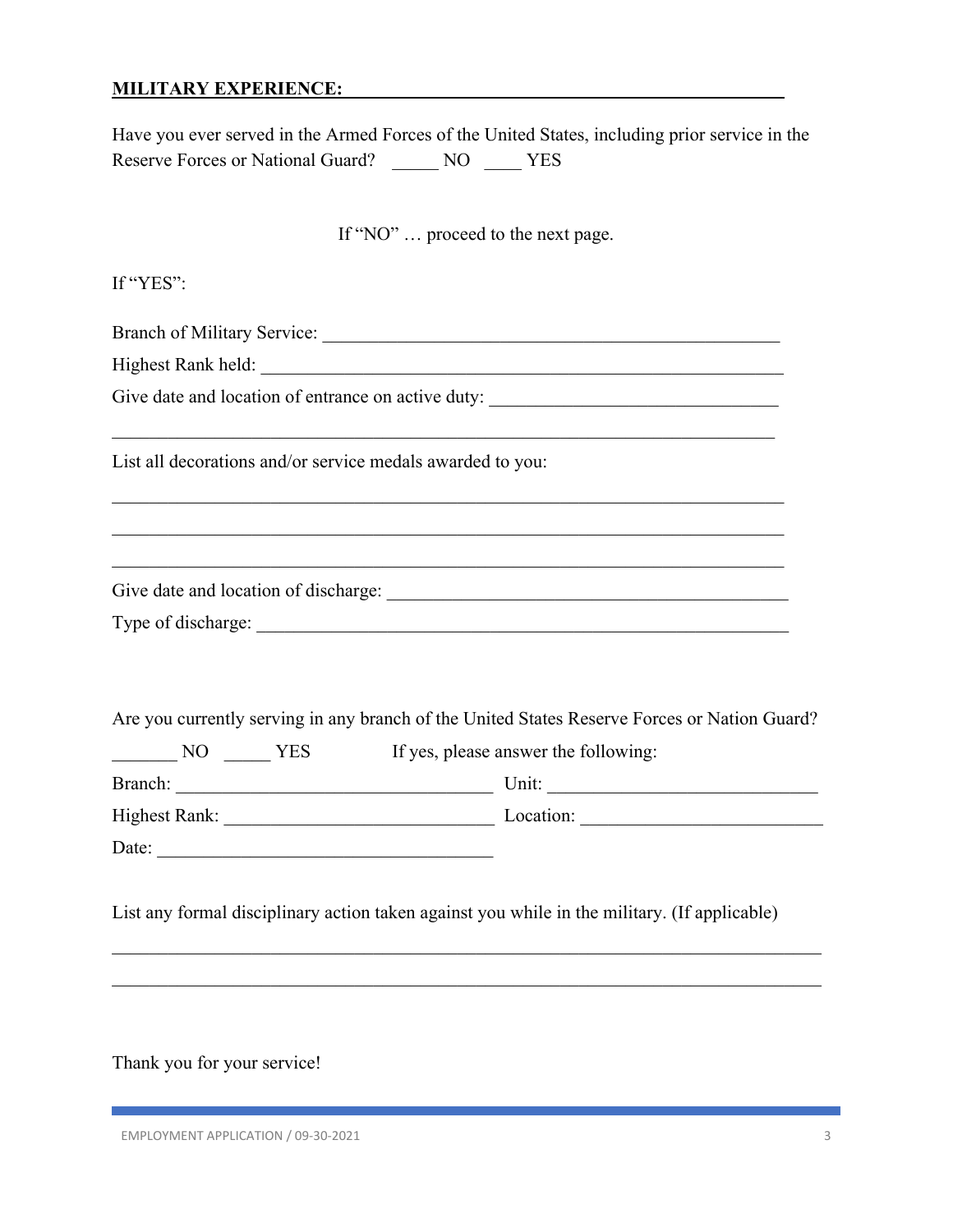| <b>Education Background</b>                                                                                                                  |
|----------------------------------------------------------------------------------------------------------------------------------------------|
| A high school diploma or G.E.D. is required.                                                                                                 |
|                                                                                                                                              |
| City / State:<br>Tear graduated:                                                                                                             |
| <b>Or</b>                                                                                                                                    |
| College / Technical School:<br>(Use back if necessary)                                                                                       |
|                                                                                                                                              |
|                                                                                                                                              |
|                                                                                                                                              |
|                                                                                                                                              |
| Do you have any unusual qualifications or capabilities that should influence the decision as to<br>why we should offer this position to you? |
| Should you be the successful applicant, please state what your goals and aspirations would be for<br>job you have applied for.               |
| Please provide any additional information or comments that you wish to add.                                                                  |
| Please state what your salary expectations are for the position you have applied: \$                                                         |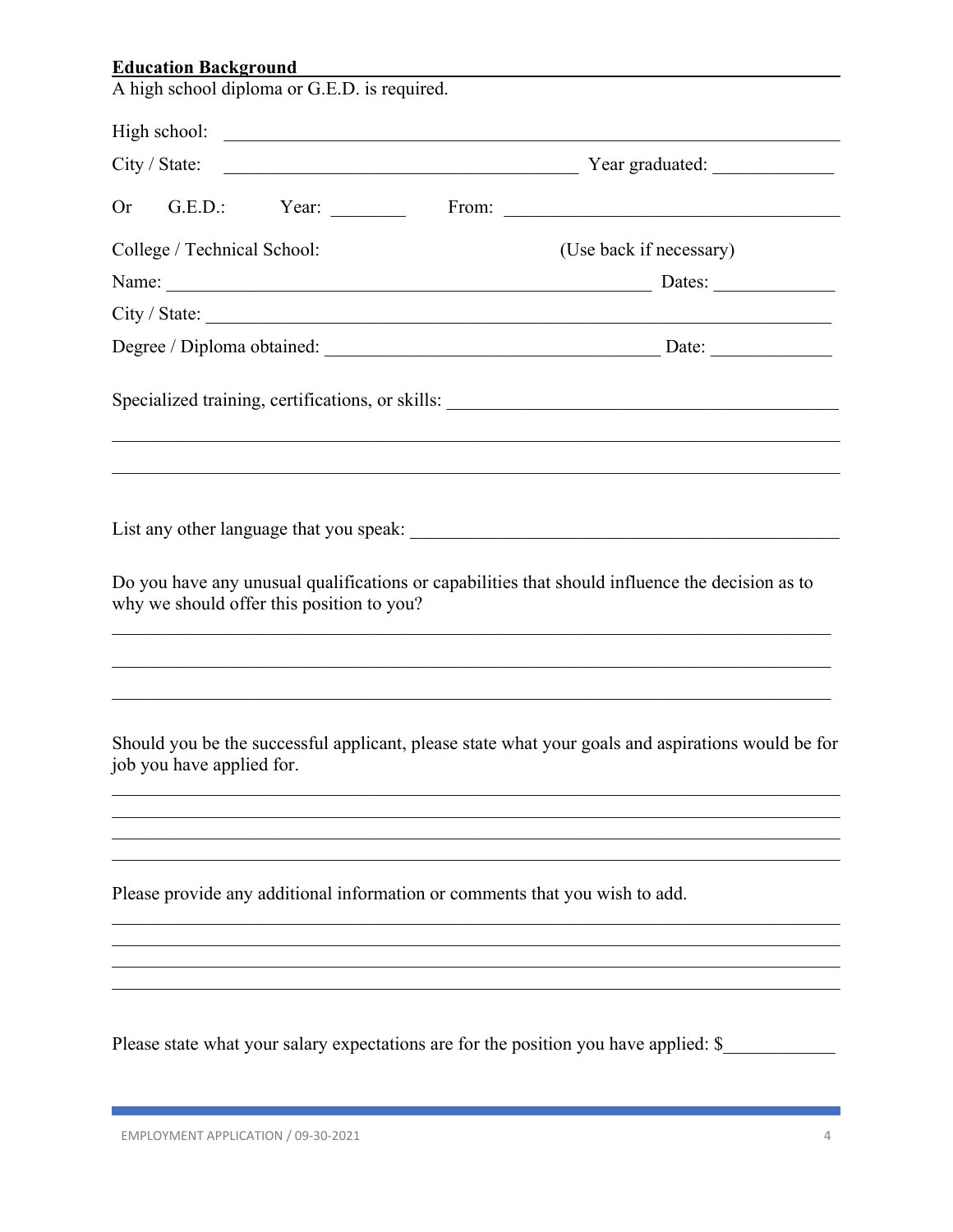### **WORK HISTORY:** WORK AND THE MANUSCRIPT OF THE MANUSCRIPT OF THE MANUSCRIPT OF THE MANUSCRIPT OF THE MANUSCRIPT OF THE MANUSCRIPT OF THE MANUSCRIPT OF THE MANUSCRIPT OF THE MANUSCRIPT OF THE MANUSCRIPT OF THE MANUSCRIPT OF

Are now, of have been in the past, engaged in any business as owner, or partner, please list:

| List all jobs that you have held. Begin with current or most recent and go backwards to include<br>part-time positions or internships held. Include military service in proper time sequence. |  |
|-----------------------------------------------------------------------------------------------------------------------------------------------------------------------------------------------|--|
|                                                                                                                                                                                               |  |
|                                                                                                                                                                                               |  |
| Supervisor: Phone number:                                                                                                                                                                     |  |
| Duties:                                                                                                                                                                                       |  |
|                                                                                                                                                                                               |  |
|                                                                                                                                                                                               |  |
|                                                                                                                                                                                               |  |
|                                                                                                                                                                                               |  |
| Duties:                                                                                                                                                                                       |  |
| Reason for leaving:                                                                                                                                                                           |  |
|                                                                                                                                                                                               |  |
|                                                                                                                                                                                               |  |
| Supervisor: Phone number:                                                                                                                                                                     |  |
| Duties:                                                                                                                                                                                       |  |
|                                                                                                                                                                                               |  |
|                                                                                                                                                                                               |  |
|                                                                                                                                                                                               |  |
| Supervisor: Phone number:                                                                                                                                                                     |  |
| Duties:                                                                                                                                                                                       |  |
|                                                                                                                                                                                               |  |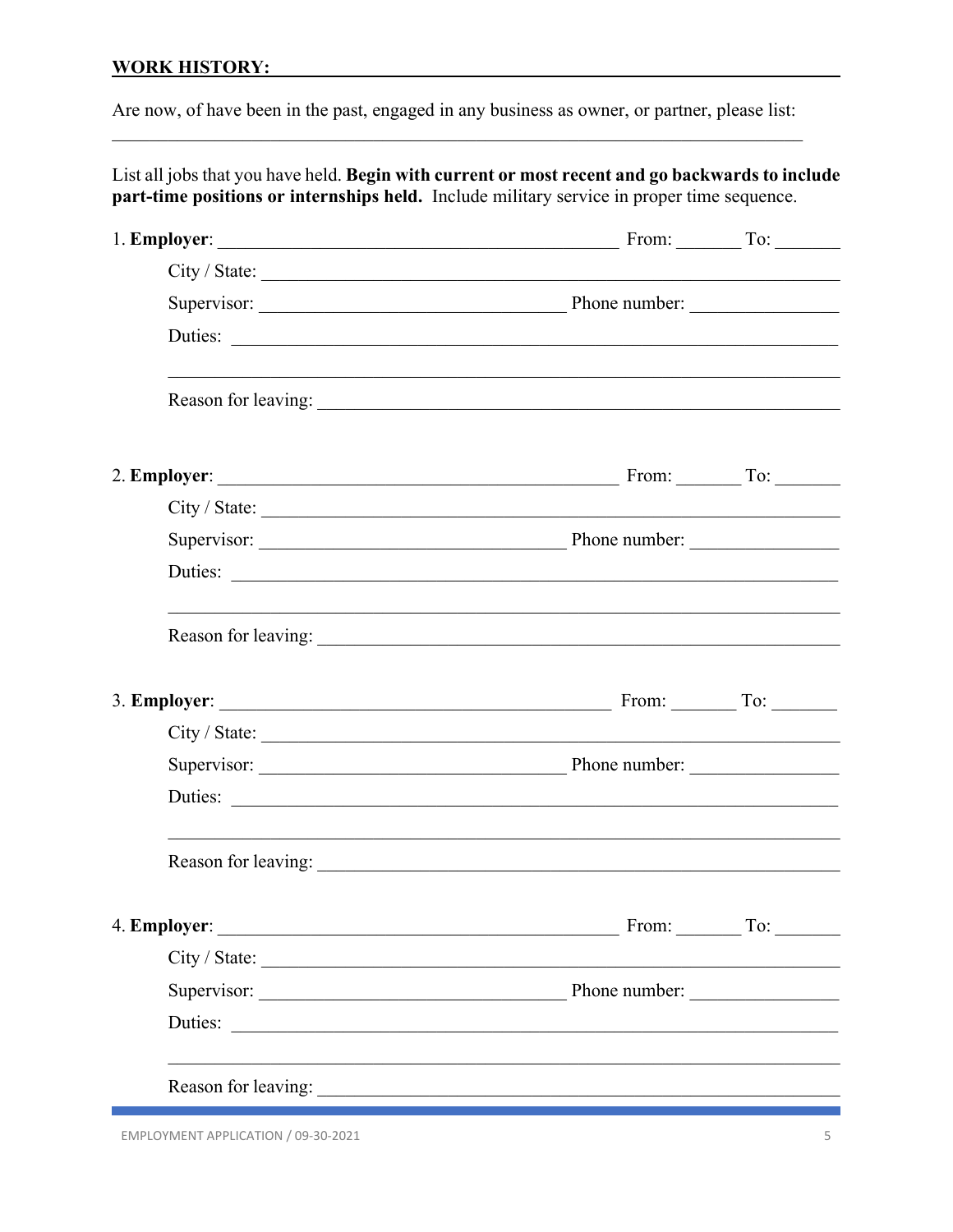|                                                                                                                                                                                                                                                                                                                                                                  | City / State:             |       |
|------------------------------------------------------------------------------------------------------------------------------------------------------------------------------------------------------------------------------------------------------------------------------------------------------------------------------------------------------------------|---------------------------|-------|
|                                                                                                                                                                                                                                                                                                                                                                  | Supervisor: Phone number: |       |
|                                                                                                                                                                                                                                                                                                                                                                  |                           |       |
|                                                                                                                                                                                                                                                                                                                                                                  | Reason for leaving:       |       |
|                                                                                                                                                                                                                                                                                                                                                                  |                           |       |
| City / State:                                                                                                                                                                                                                                                                                                                                                    |                           |       |
|                                                                                                                                                                                                                                                                                                                                                                  |                           |       |
|                                                                                                                                                                                                                                                                                                                                                                  | Duties:                   |       |
|                                                                                                                                                                                                                                                                                                                                                                  |                           |       |
| FINANCIAL DATA: EXPERIMENTAL DATA:                                                                                                                                                                                                                                                                                                                               |                           |       |
|                                                                                                                                                                                                                                                                                                                                                                  |                           |       |
| Length at present address: vears                                                                                                                                                                                                                                                                                                                                 | Own Rent                  | Other |
|                                                                                                                                                                                                                                                                                                                                                                  |                           |       |
|                                                                                                                                                                                                                                                                                                                                                                  |                           |       |
|                                                                                                                                                                                                                                                                                                                                                                  |                           |       |
| Have you ever declared bankruptcy or had an application for credit denied? NO NES                                                                                                                                                                                                                                                                                |                           |       |
|                                                                                                                                                                                                                                                                                                                                                                  |                           |       |
|                                                                                                                                                                                                                                                                                                                                                                  |                           |       |
| I certify that all foregoing statements are true to the best of my knowledge, and hereby grant<br>Seminole County Sheriff's Office permission to verify such statements. I understand that<br>any false statement or the omission of facts on the application is sufficient reason for the<br>rejection of employment or dismissal if I have already been hired. |                           |       |
|                                                                                                                                                                                                                                                                                                                                                                  |                           |       |
| Signature:                                                                                                                                                                                                                                                                                                                                                       |                           | Date: |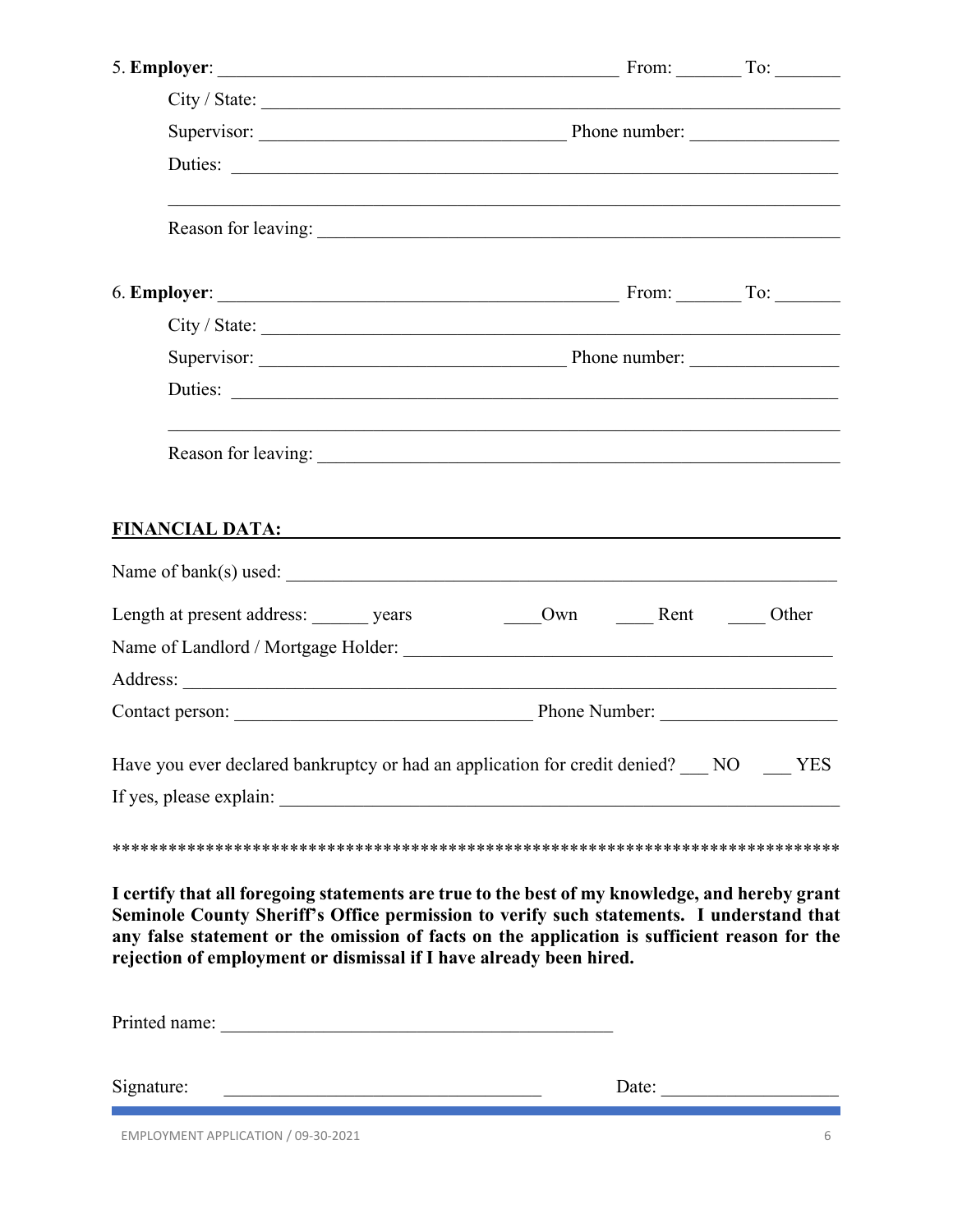#### **REFERENCES: EXECUTE: EXECUTE: EXECUTE: EXECUTE: EXECUTE: EXECUTE: EXECUTE: EXECUTE: EXECUTE: EXECUTE: EXECUTE: EXECUTE: EXECUTE: EXECUTE: EXECUTE: EXECUTE: EXECUTE: EXECUTE: EXECUTE:**

Please provide a list of references (professional and/or personal) that we may contact.

| 1.               |                                                                                                                                                                                                                               |
|------------------|-------------------------------------------------------------------------------------------------------------------------------------------------------------------------------------------------------------------------------|
|                  | Agency / Business: 1988.                                                                                                                                                                                                      |
|                  |                                                                                                                                                                                                                               |
|                  |                                                                                                                                                                                                                               |
|                  |                                                                                                                                                                                                                               |
|                  |                                                                                                                                                                                                                               |
| 2.               | Name: <u>Name</u> : 2007                                                                                                                                                                                                      |
|                  | Agency / Business: 1988.                                                                                                                                                                                                      |
|                  |                                                                                                                                                                                                                               |
|                  | Phone number:                                                                                                                                                                                                                 |
|                  |                                                                                                                                                                                                                               |
| 3.               |                                                                                                                                                                                                                               |
|                  |                                                                                                                                                                                                                               |
|                  |                                                                                                                                                                                                                               |
|                  |                                                                                                                                                                                                                               |
|                  |                                                                                                                                                                                                                               |
|                  |                                                                                                                                                                                                                               |
| $\overline{4}$ . | Name: Name: Name: Name: Name: Name: Name: Name: Name: Name: Name: Name: Name: Name: Name: Name: Name: Name: Name: Name: Name: Name: Name: Name: Name: Name: Name: Name: Name: Name: Name: Name: Name: Name: Name: Name: Name: |
|                  |                                                                                                                                                                                                                               |
|                  |                                                                                                                                                                                                                               |
|                  |                                                                                                                                                                                                                               |
|                  |                                                                                                                                                                                                                               |
|                  |                                                                                                                                                                                                                               |
| 5.               | Name:<br><u> 1980 - Jan Barbara, manazarta bashkar a shekara tsh</u>                                                                                                                                                          |
|                  |                                                                                                                                                                                                                               |
|                  |                                                                                                                                                                                                                               |
|                  | Phone number:                                                                                                                                                                                                                 |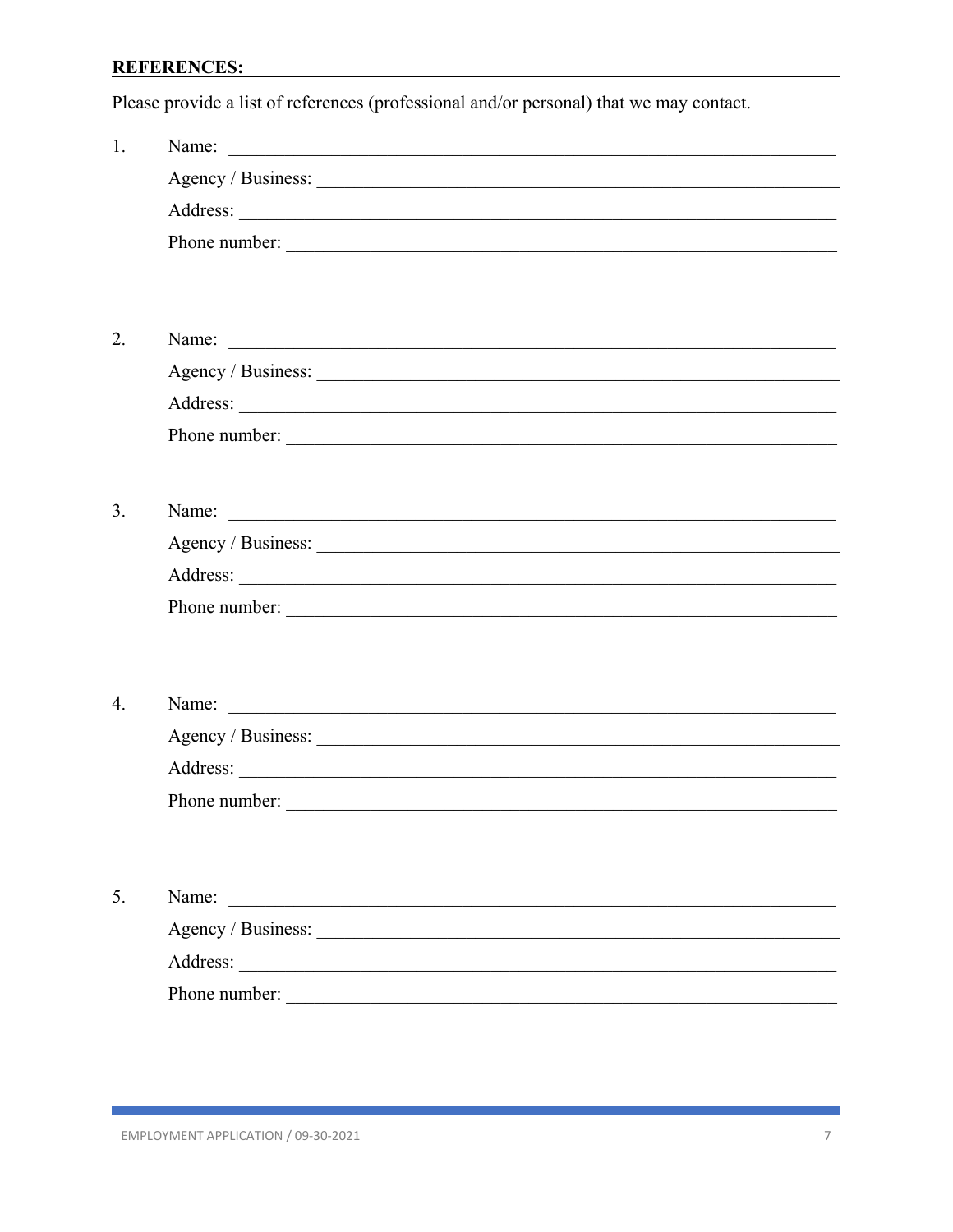## **AUTHORIZATION FOR RELEASE OF PERSONAL INFORMATION and CERTIFICATION OF CORRECTNESS FOR INFORMATION PROVIDED**

I, the undersigned, do hereby authorize a review and full disclosure of all records concerning myself to any duly authorized employee of Seminole County Sheriff's Office / E911, whether said records are of a public, private or confidential nature.

The intent of this authorization is to give my consent for full and complete disclosure of all records of my driver's history, criminal history, educational background, military personnel records, records of military service, if applicable, all records of financial or credit institutions, including reports of loans, records of commercial or retail credit agencies to include credit reports or ratings and other financial statements and records wherever filed; medical and psychiatric treatment and/or consultation including hospitals, clinics, private practitioners, and the U.S. Veteran's Administration; employment and pre-employment records, including background reports, polygraph reports and charts, efficiency ratings, and complaints or grievances filed against me.

I understand that any information obtained by a personal history background investigation which is developed directly or indirectly, in whole or in part, upon this release authorization, will be considered in determining my suitability for employment in the position for which I am making this application. I further certify that any person(s) who may furnish such information concerning me shall not be held accountable for any and all liability for which may be incurred as a result of providing such information.

A photocopy of this release and certification form shall be valid as an original thereof, even though said photocopy does not contain an original writing of my signature. I hereby certify that I have read and fully understand the contents of this Authorization and Certification form for the release of information. I further certify that all information given, wherever stated, through this entire application is true and correct to the best of my knowledge.

| <b>Full Name Printed</b>      | Date          |
|-------------------------------|---------------|
| <b>Street Address</b>         |               |
| City / State/ ZIP             | Phone Number  |
| <b>Social Security Number</b> | Date of Birth |
| Signature                     |               |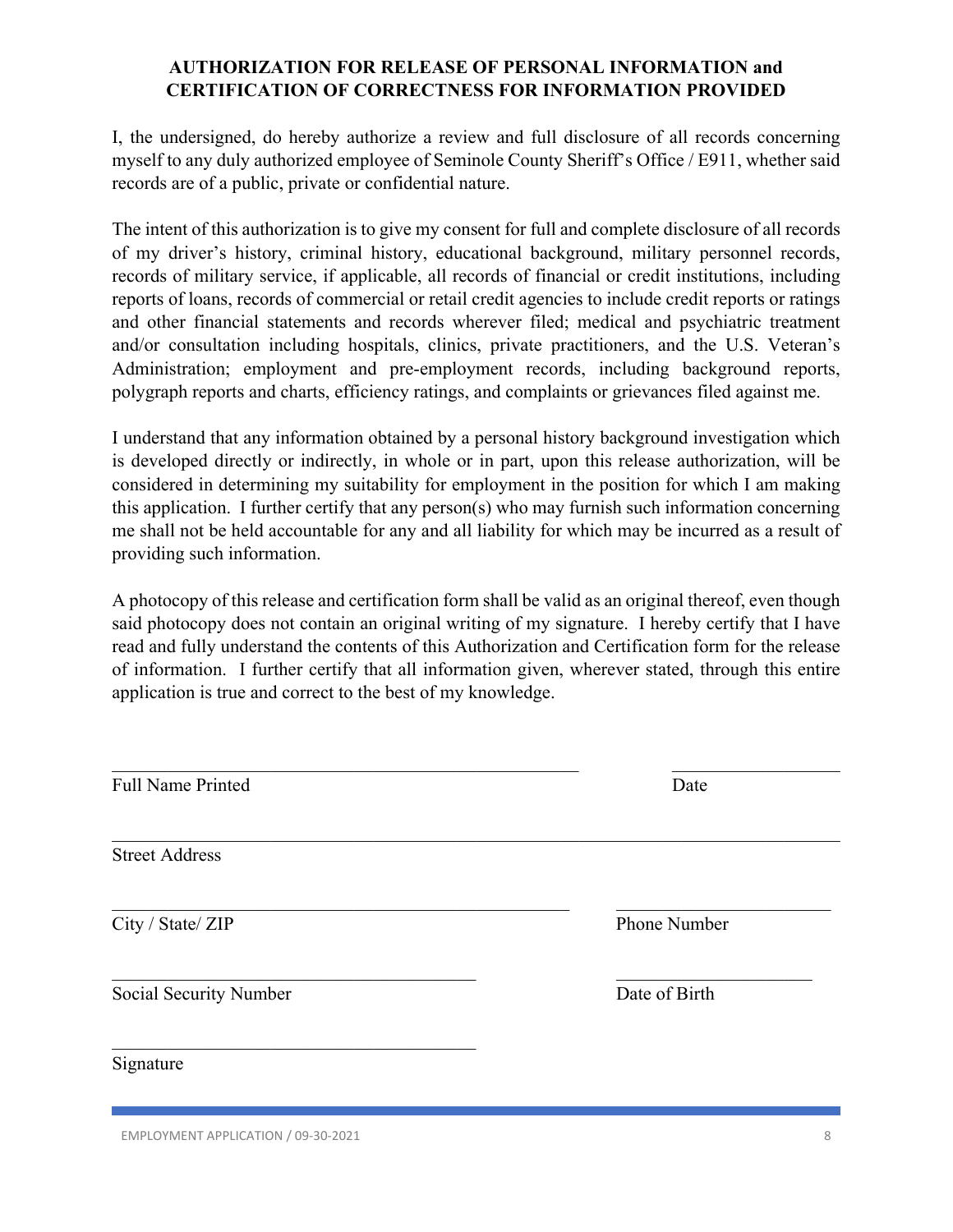I hereby give consent for the **SEMINOLE COUNTY SHERIFF'S OFFICE / E-911** to conduct an inquiry and provide any criminal history record information and driver's history pertaining to me which may be contained in the files of any federal, state or local criminal justice agency.

Full Name PRINTED:

| List any other last names used:                                               |                 |
|-------------------------------------------------------------------------------|-----------------|
|                                                                               |                 |
| City / State / ZIP:                                                           |                 |
| Sex: Race: Race: Date of Birth:                                               |                 |
|                                                                               |                 |
|                                                                               | State:          |
|                                                                               | Date:           |
| This authorization for is valid for 60 days.<br>Do not write below this line. |                 |
| The inquiry resulted in the following: (Check all that apply)                 |                 |
| No Criminal Record Information found                                          | Purpose Code: Z |
| Criminal Record Information found – see attached results                      |                 |
|                                                                               |                 |
| No Driver's History found                                                     | Purpose Code: J |

Ran by: \_\_\_\_\_\_\_\_\_\_\_\_\_\_\_\_\_\_\_\_\_\_\_\_\_\_\_\_ Date: \_\_\_\_\_\_\_\_\_ Time:\_\_\_\_\_\_\_

If an adverse decision is made against the person whose record is obtained, he/she shall be informed:

- That a record was obtained
- $\div$  The specific contents of the record
- $\div$  The effect the record had on the decision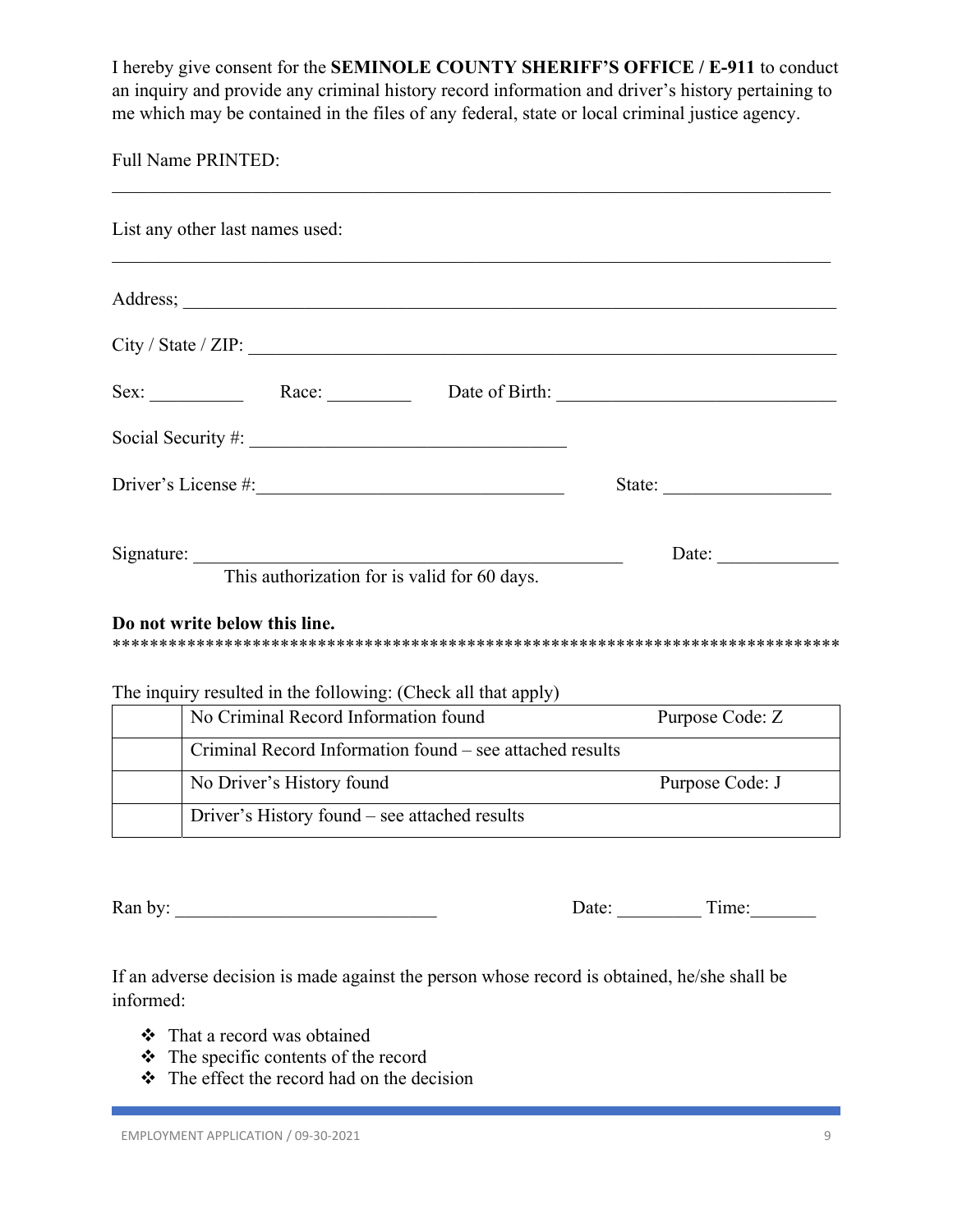As an applicant who is the subject of a Georgia only or a Georgia and Federal Bureau of Investigation (FBI) national fingerprint/biometric‐based criminal history check for a non‐criminal justice purpose (such as an application for criminal justice or non‐criminal justice employment or alicense, an immigration or naturalization matter, security clearance, or adoption), you have certainrights which are discussed below. All notices must be provided to you in writing. These obligationsare pursuant to the Privacy Act of 1974, Title 5, United States Code (U.S.C.) Section 552a, and Title 28 Code of Federal Regulation (CFR), 50.12, among other authorities.

- You must be provided written notification that your fingerprints/biometrics will be used to check the criminal history records maintained by the Georgia Crime Information Center (GCIC) and the FBI,when a federal record check is so authorized.
- You must be provided an adequate written FBI Privacy Act Statement (dated 2013 or later) when you submit your fingerprints and associated personal information. This Privacy Act Statement mustexplain the authority for collecting your fingerprints and associated information and whether your fingerprints and associated information will be searched, shared, or explained.
- You must be advised in writing of the procedures for obtaining a change, correction, or update ofyour criminal history record as set forth at 28 CFR 16.34.
- You must be provided the opportunity to complete or challenge the accuracy of the information inyour criminal history record (if you have such a record).
- If you have a criminal history record, you should be afforded a reasonable amount of time to corrector complete the record (or decline to do so) before the officials deny you the employment, license, or other benefit based on the information in the criminal history record.
- If agency policy permits, the officials may provide you with a copy of your criminal history record forreview and possible challenge. If agency policy does not permit it to provide you a copy of the record, you may find information regarding how to obtain a copy of your Georgia criminal history record at the GBI website: https://gbi.georgia.gov/services/obtaining-criminal-history-recordinformation-frequently-asked-questions Information regarding how to obtain a copy of your FBI criminal history record is located at the FBI website: https://www.edo.cjis.gov
- If you decide to challenge the accuracy or completeness of your criminal history record, you should contact and send your challenge to the agency that contributed the questioned information. If the disputed arrest occurred in the State of Georgia, you may send your challenge directly to the GCIC. Contact information for the GCIC can be found at https://gbi.georgia.gov/services/obtaining-criminal-history-record-information-frequentlyasked-questions Alternatively, you may send your challenge directly to the FBI by submitting a request via https://www.edo.cjis.gov. The FBI will thenforward your challenge to the agency that contributed the questioned information and request the agency to verify or correct the challenge entry. Upon receipt of an official communication from thatagency, the FBI will make any necessary changes/corrections to your record in accordance with the information supplied by that agency. (See 28 CFR 16.30 through 16.34.)
- You have the right to expect that officials receiving the results of the criminal history record checkwill use it only for the authorized purposes and will not retain or disseminate it in violation of federal statute, regulation or executive order, or rule, procedure or standard established by the National Crime Prevention and Privacy Compact Council.